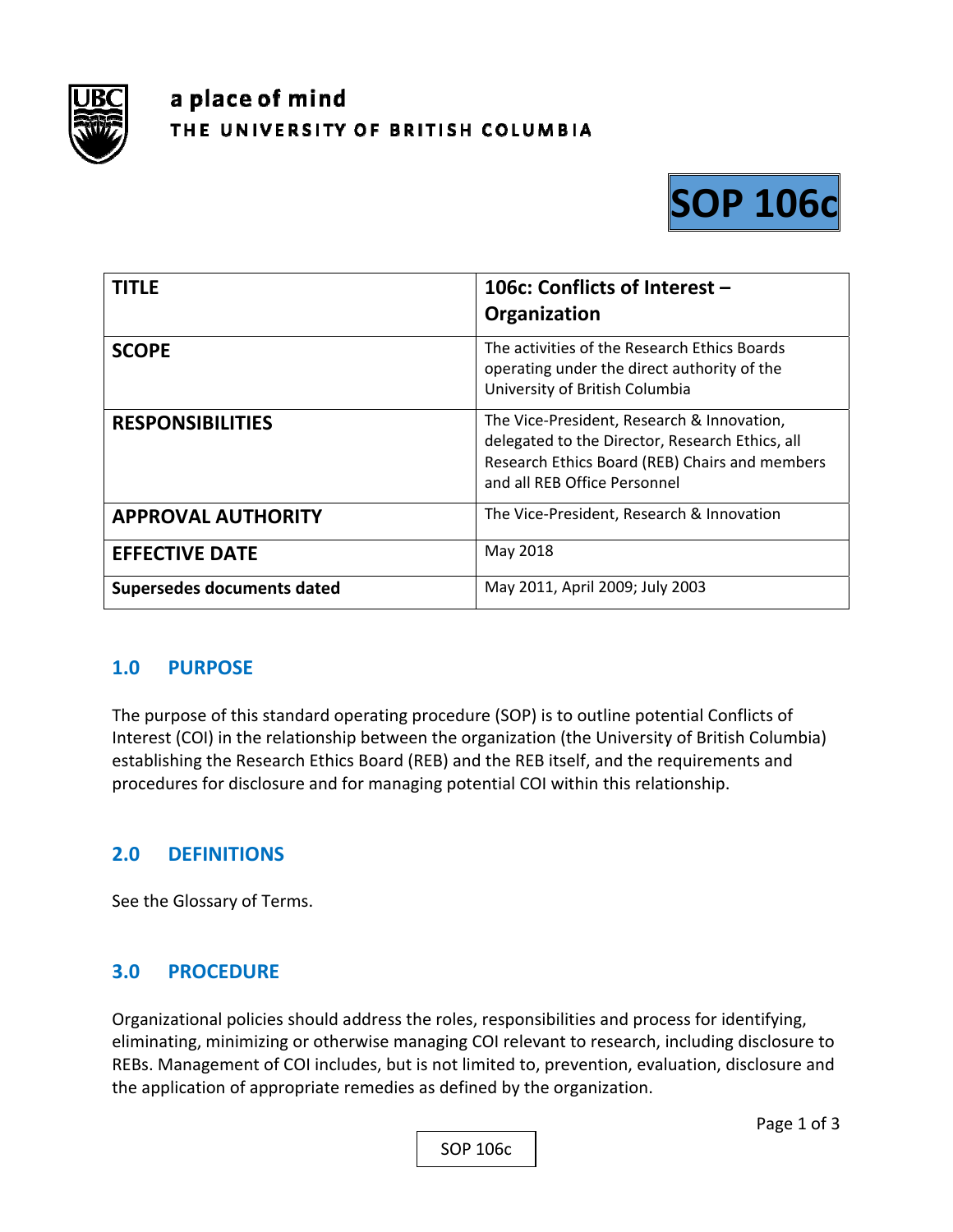The REB must be fair and impartial, immune from pressure by the sponsor, the parent organization and the Researchers whose research is submitted for review. In the interest of public trust and the integrity of the ethics review, the REB must act independently from its parent organization, and avoid or manage real or apparent COI. The organization must respect the autonomy of the REB and ensure that the REB has the appropriate financial and administrative independence to fulfill its primary duties.

The standard that should guide decisions about determining conflicting interests is whether an independent observer could reasonably question whether the REB actions or decisions could be based on factors other than the rights, welfare, and safety of the research participants.

### **3.1 Disclosure of Conflicts of Interest**

- **3.1.1** All organizational employees must be familiar with the Conflict of Interest Policy<sup>1</sup> and must complete a Disclosure of Conflict of Interest Form(s) (if applicable) at the time of hire and annually thereafter, or as per organizational policy;
- **3.1.2** Prior to engaging in any of the professional activities listed in the Conflict of Interest Policy, employees must seek the approval of their supervisor to ensure that no conflict exists in doing so;
- **3.1.3** REB members shall be apprised of the organizational structure with emphasis placed on the independent nature of the relationship between the REB and the organization. The actions of the REB members relating to their responsibilities to protect human research participants shall not be measured or evaluated in terms of organizational or financial goals;
- **3.1.4** REB meetings are closed to employees of the organization unless they are REB members, REB Office Personnel, permitted as observers, or invited by the REB to provide information, and only after signed confidentiality agreements are in place;
- **3.1.5** Organizational senior administrators shall not serve as REB members nor observe REB meetings when their presence may influence REB deliberations<sup>2</sup>.

#### **3.2 Management of Conflicts of Interest**

**3.2.1** The REB Chair or designee must be notified if an organizational COI relating to the REB is declared or discovered;